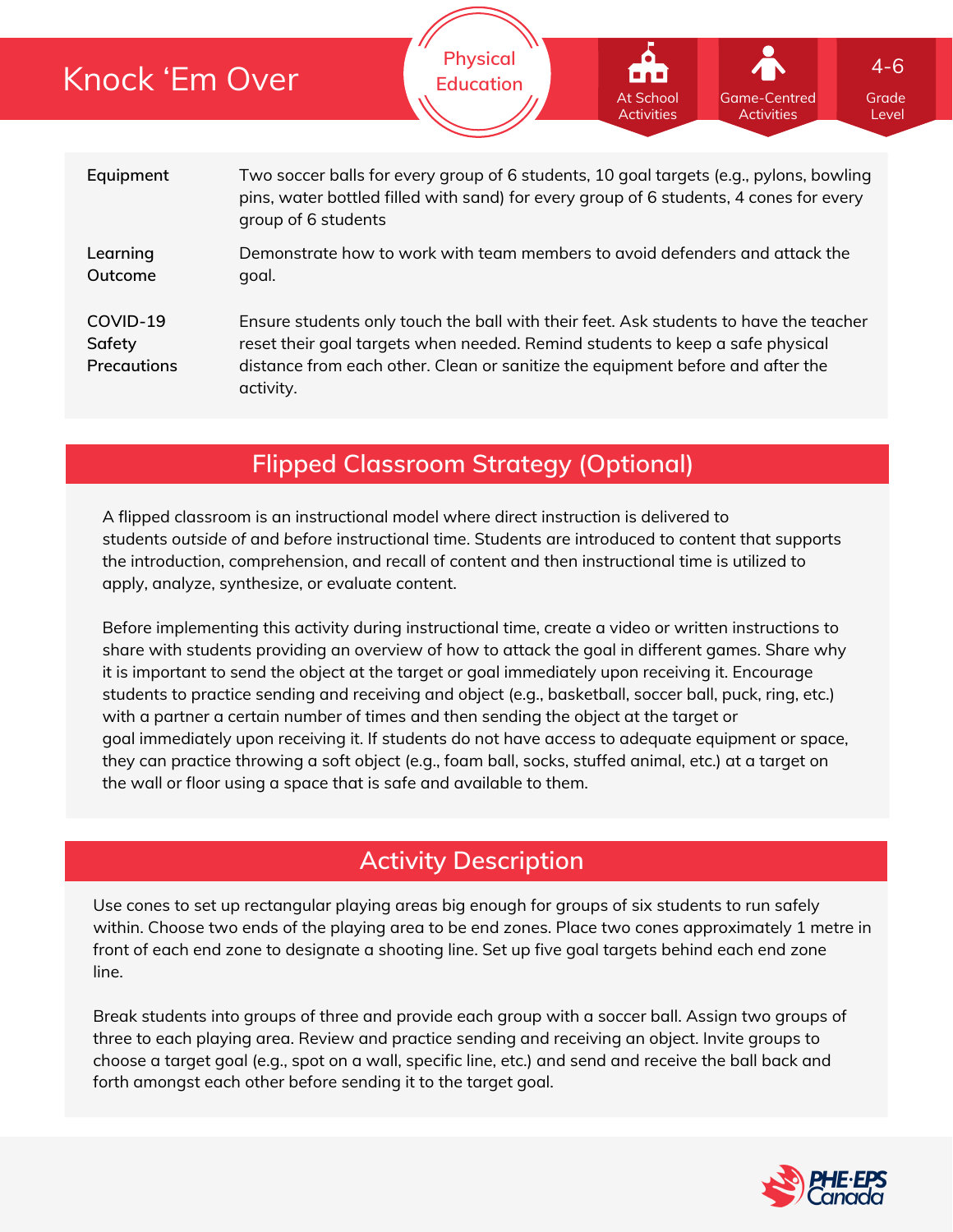# Knock 'Em Over

**Activity Description**

**Physical Education**

Discuss why it is important, when choosing to send the ball to the target, to do so immediately upon receiving it in order to increase the chances of striking the target or scoring a goal. If utilizing a flipped classroom strategy, remind students to apply what they learned or reviewed in advance of the activity.

Assign each group of three to an end zone. Each group starts by standing on the shooting line in their own end zone. One member from each group starts in possession of the ball. On a signal, both groups move towards the other group's five target objects, passing the ball amongst their three group members. While in possession of the ball, a group member must remain stationary. Each group must make at least six successful passes before sending the ball at one of the target objects. The ball must be sent from behind the shooting line. If the ball does not move or knock over a goal target, one group member retrieves the ball and the entire group must go back to the shooting line in their end zone to restart play. If a group loses control of their ball, the group member who last touched the ball retrieves it and play continues but the next successful pass requires the group to start their pass count over again. Both groups play at the same time using opposite ends trying to move or knock over goal targets faster than the other group. Groups must be aware where the other group is for safety reasons but are not permitted to play defense. Play for a time limit or until one group has knocked over all of the goal targets of the other group.

## **Physical Education Competencies Reflection Questions**

#### **MOVE**

**THINK**

**Develop psychomotor skills, tactics, and strategies that facilitate a variety of physical activities across diverse environments.**

**Develop cognitive skills and strategies for a variety of movement contexts that facilitate critical thinking, decision making, and problem solving.**



### **ACT**

**Practice behaviour skills and strategies that facilitate movement competence and confidence.**



Reflection is important to support learning during physical education. Consider asking students the reflection questions below and discuss the answers together.

- *What strategies did your group use to send and receive the ball six times?*
- *When sending the ball, how did your group decide which target object to aim for?*



Grade Level

4-6

Game-Centred Activities

At School **Activities**